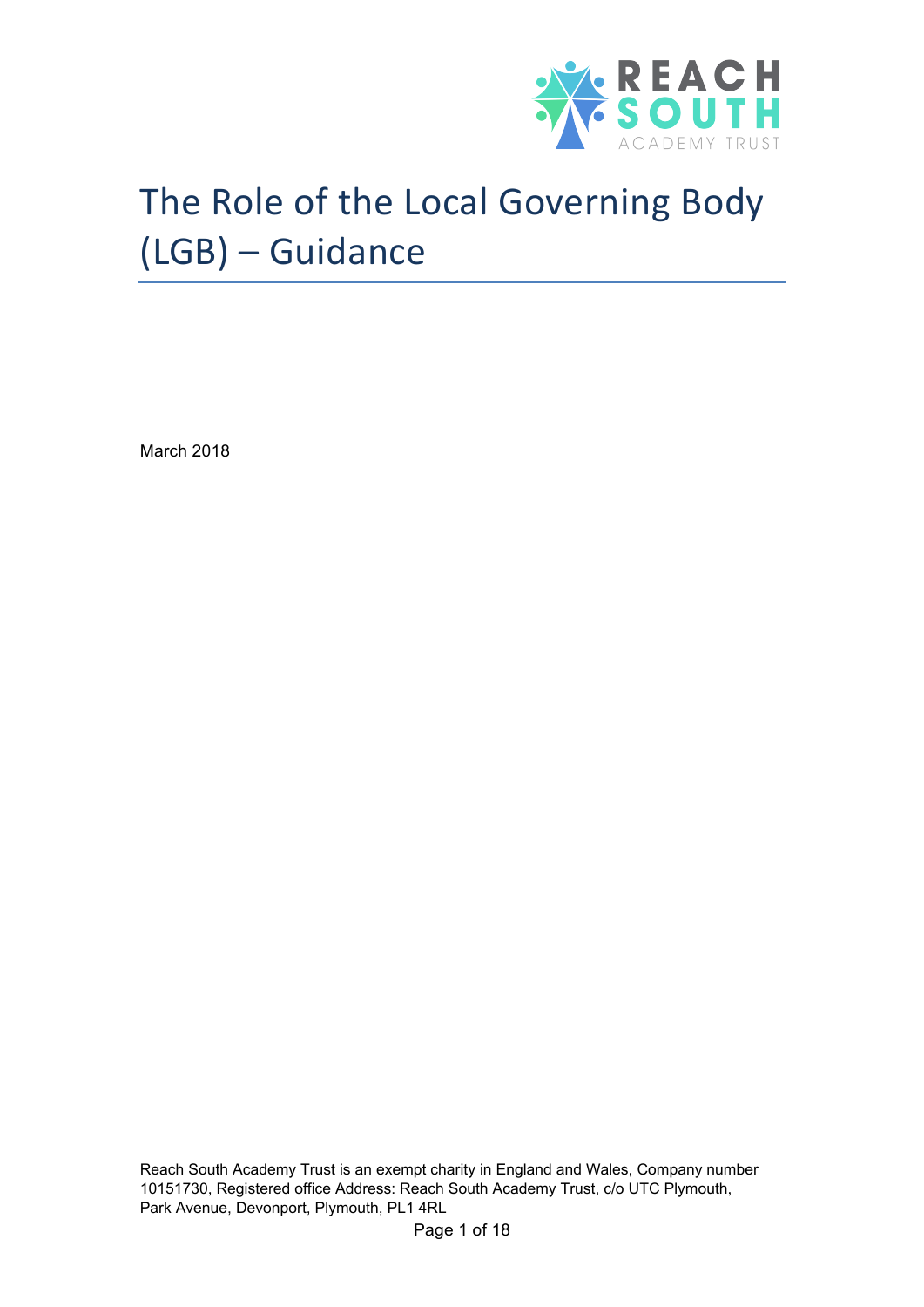

### **The Members**

Multi-Academy Trust's (MATs) like Reach South are publically funded charitable companies. MATs are exempt charities, which means that they do not have a charity number but they do have a company number. Nevertheless, a MAT is a publically funded charity.

As a charity its founding Members established the MAT. There must be a minimum of 3 and a maximum of 5 Members. The Members cannot receive any payment from the Trust. Their purpose in establishing the charity is to fulfil the charitable objects set out in our articles of association, which is broadly to advance education in England through establishing and operating academies.

Having established the MAT, the Members ensure that it meets its charitable objects and fulfils its statutory and regulatory obligations by appointing a Board of Trustees to govern the charity. The Members do not interfere with the way that the Board runs and govern the Trust, though they could remove the Board if it failed to operate the Trust in accordance with its articles of association or its master funding agreement with the secretary of state. The Members may be considered as the guardians of the constitution.

## **The Board of Trustees**

The Board of Trustees is accountable for all aspects of the Trusts strategic intentions, its vision and values, its operations, the welfare and safety of all of its pupils, staff, volunteers, and visitors. The Trustees are held to account for the proper financial management of the MAT and the educational outcomes of all of its pupils. Trustees cannot receive any form of payment for their work as a Trustee. Their work is charitable and motivated by contributing to the public good.

In order to fulfil their obligations to ensure that the MAT is managed in accordance with its charitable objects and the regulatory framework put in place by the Government, the Trustees appoint an Executive to manage the MAT. The Executive must include a Chief Executive Officer (CEO) and Chief Financial Officer (CFO). The CEO is also the 'Accounting Officer' and in that role has a personal accountability to parliament for the appropriate management of the Trust as set out in our funding agreement with the Secretary of State. In order to distinguish between the voluntary leadership and governance role of Trustees rather than the salaried leadership and management role of the Executive Team, Trustees are some times referred to as non-executives on the Board.

Reach South Academy Trust is a growing and complex organisation that is geographically dispersed. In order to effectively govern such a large organisation the Board has established a number of sub-committees. These sub-committees act on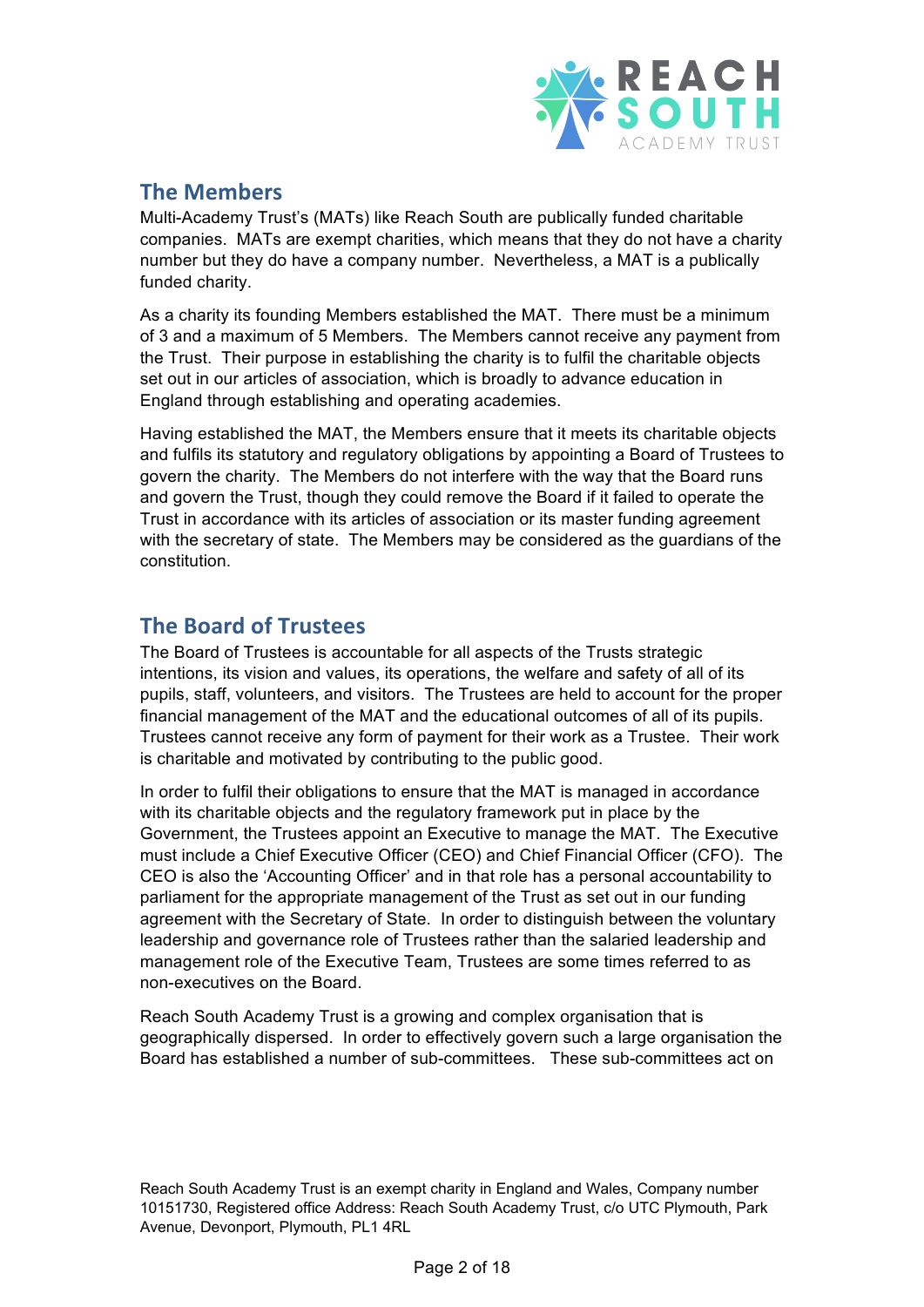

behalf of the Board and with clear terms of reference. Local Governing Bodies are examples of key sub-committees of the Trust Board.

#### **The Executive**

The Board appoints an executive team to manage the Trust. The executive team, lead by the CEO, has delegated responsibility to manage and operate the Trust. In order to do this the Board delegates a range of authorities to the CEO including the management of the Trust's finances and the appointment of all staff in our schools and central teams.

The CEO and the executive team will directly appoint and performance-manage the most senior posts in the Trust, such as Headteachers. However, they will also establish an organisational structure and delegate some of their functions to other managers. For example, while the CEO will be directly involved in the appointment of all Headteachers, the responsibility for recruiting and managing the rest of the academy staff is delegated to the Headteacher.

There is no distinction between the staff employed in our academies or our central teams. All staff are employed by Reach South and are ultimately accountable to the CEO.

#### **Governance and Management**

An effective MAT is one that has effective governance and effective management working together in the best interests of our Trust, our pupils and our staff. This requires clarity of the difference between governance and management and how they work together in the best interests of the Trust.

| Area of                    | <b>Role of LGB</b>                                                                                                                                                               | Role of                                                                                                                         | <b>Role of Trust</b>                                                                                                                                                     | <b>Role of Trust</b>                                                                                                                             |
|----------------------------|----------------------------------------------------------------------------------------------------------------------------------------------------------------------------------|---------------------------------------------------------------------------------------------------------------------------------|--------------------------------------------------------------------------------------------------------------------------------------------------------------------------|--------------------------------------------------------------------------------------------------------------------------------------------------|
| Governance                 |                                                                                                                                                                                  | <b>Academy SLT</b>                                                                                                              | <b>Executive</b>                                                                                                                                                         | <b>Board</b>                                                                                                                                     |
| Values and<br><b>Ethos</b> | To champion<br>the Reach<br>South vales and<br>ethos in the<br>academy.<br>To determine<br>the educational<br>values and<br>ethos of the<br>academy<br>ensuring that<br>they are | Lead the<br>academy to<br>secure the<br>ethos and<br>values set by<br>the LGB within<br>the framework<br>of the wider<br>Trust. | Lead the Trust<br>to secure the<br>ethos and<br>values set by<br>the Board.<br>Take account<br>of the LGB's<br>views of the<br>effectiveness<br>of the<br>Headteacher in | Set the values<br>and ethos for<br>the Trust.<br>Hold the<br>executive to<br>account for<br>securing the<br>values and<br>ethos of the<br>Trust. |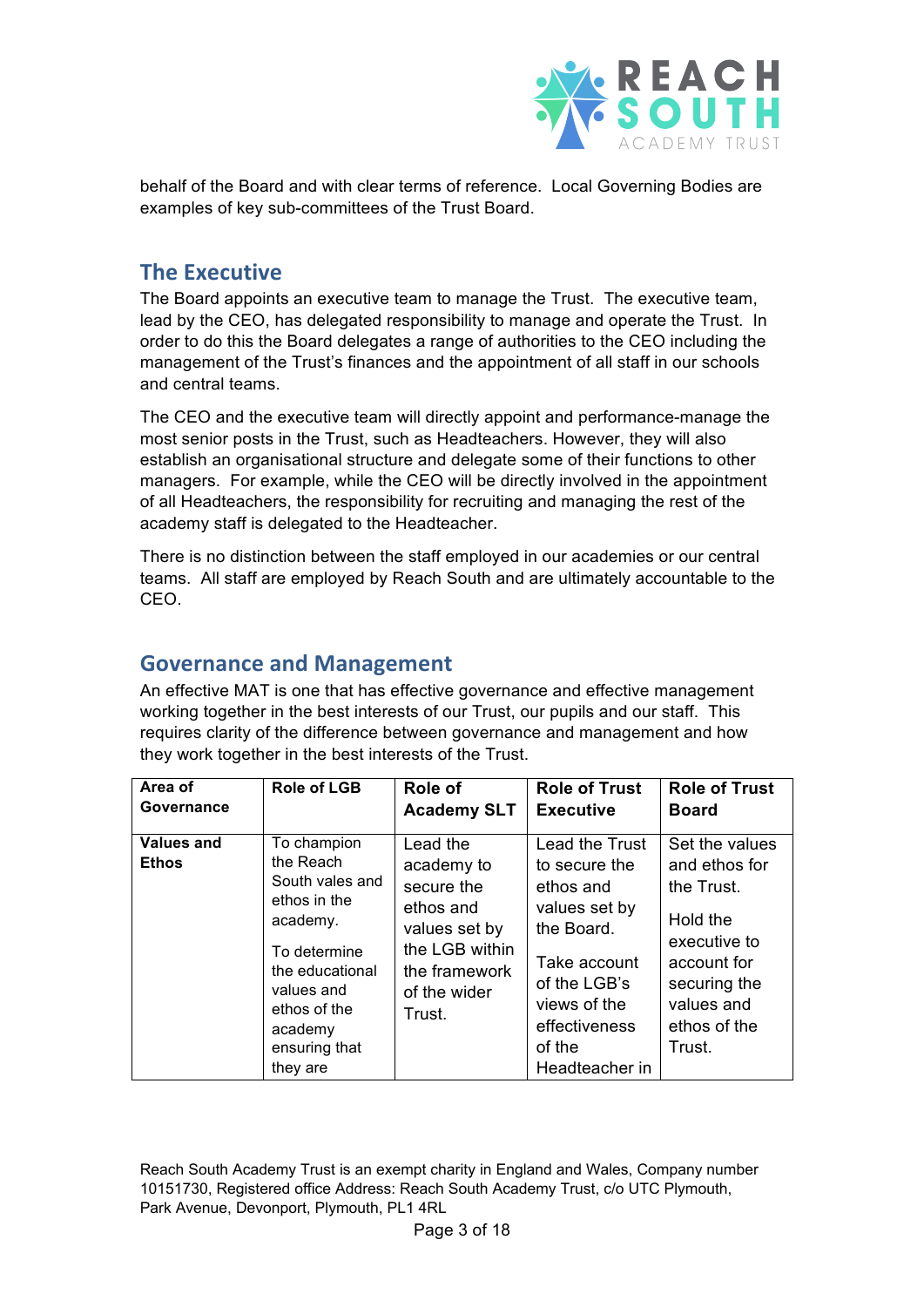

| Area of                                                    | <b>Role of LGB</b>                                                                                                                                             | Role of                                                                                                                                                | <b>Role of Trust</b>                                                                                                                                                                                                                                                                                                                            | <b>Role of Trust</b>                                                                                                                     |
|------------------------------------------------------------|----------------------------------------------------------------------------------------------------------------------------------------------------------------|--------------------------------------------------------------------------------------------------------------------------------------------------------|-------------------------------------------------------------------------------------------------------------------------------------------------------------------------------------------------------------------------------------------------------------------------------------------------------------------------------------------------|------------------------------------------------------------------------------------------------------------------------------------------|
| Governance                                                 |                                                                                                                                                                | <b>Academy SLT</b>                                                                                                                                     | <b>Executive</b>                                                                                                                                                                                                                                                                                                                                | <b>Board</b>                                                                                                                             |
|                                                            | consistent with<br>the Trust's.<br>Hold the SLT to<br>account for<br>securing the<br>values and<br>ethos of the<br>academy.                                    |                                                                                                                                                        | securing the<br>values and<br>ethos of the<br>academy in<br>their formal<br>performance<br>management.                                                                                                                                                                                                                                          |                                                                                                                                          |
| <b>Developing</b><br><b>Vision and</b><br>strategic intent | Provide support<br>and challenge to<br>the SLT in<br>developing a<br>vision and<br>strategic intent<br>for the<br>Academy.                                     | Provide a lead<br>in developing<br>the vision and<br>strategic intent<br>for the Trust<br>that secures<br>full LGB and<br>Trust executive<br>approval. | Provide a lead<br>in developing<br>the vision and<br>strategic intent<br>for the Trust<br>that secures<br>full Board<br>approval.<br>Provide<br>support and<br>quality<br>assurance to<br>each Principal<br>in developing a<br>vision and<br>strategic intent<br>for each<br>academy that<br>is consistent<br>with the Trust's<br>wider vision. | Provide<br>support and<br>challenge to<br>the executive<br>in developing a<br>vision and<br>strategic intent<br>for the Trust.           |
| Overview and<br>scrutiny                                   | To take an<br>overview and<br>scrutinise the<br>effectiveness of<br>the SLT in<br>securing: high<br>educational<br>outcomes for all<br>pupils;<br>sustainable, | Ensure that<br>governors are<br>fully supported<br>and have<br>access to high<br>quality<br>information<br>and data so<br>that they can                | Ensure that<br><b>Trustees are</b><br>fully supported<br>and have<br>access to high<br>quality<br>information<br>and data so<br>that they can                                                                                                                                                                                                   | To take an<br>overview and<br>scrutinise the<br>effectiveness<br>of the<br>executive in<br>securing: high<br>educational<br>outcomes for |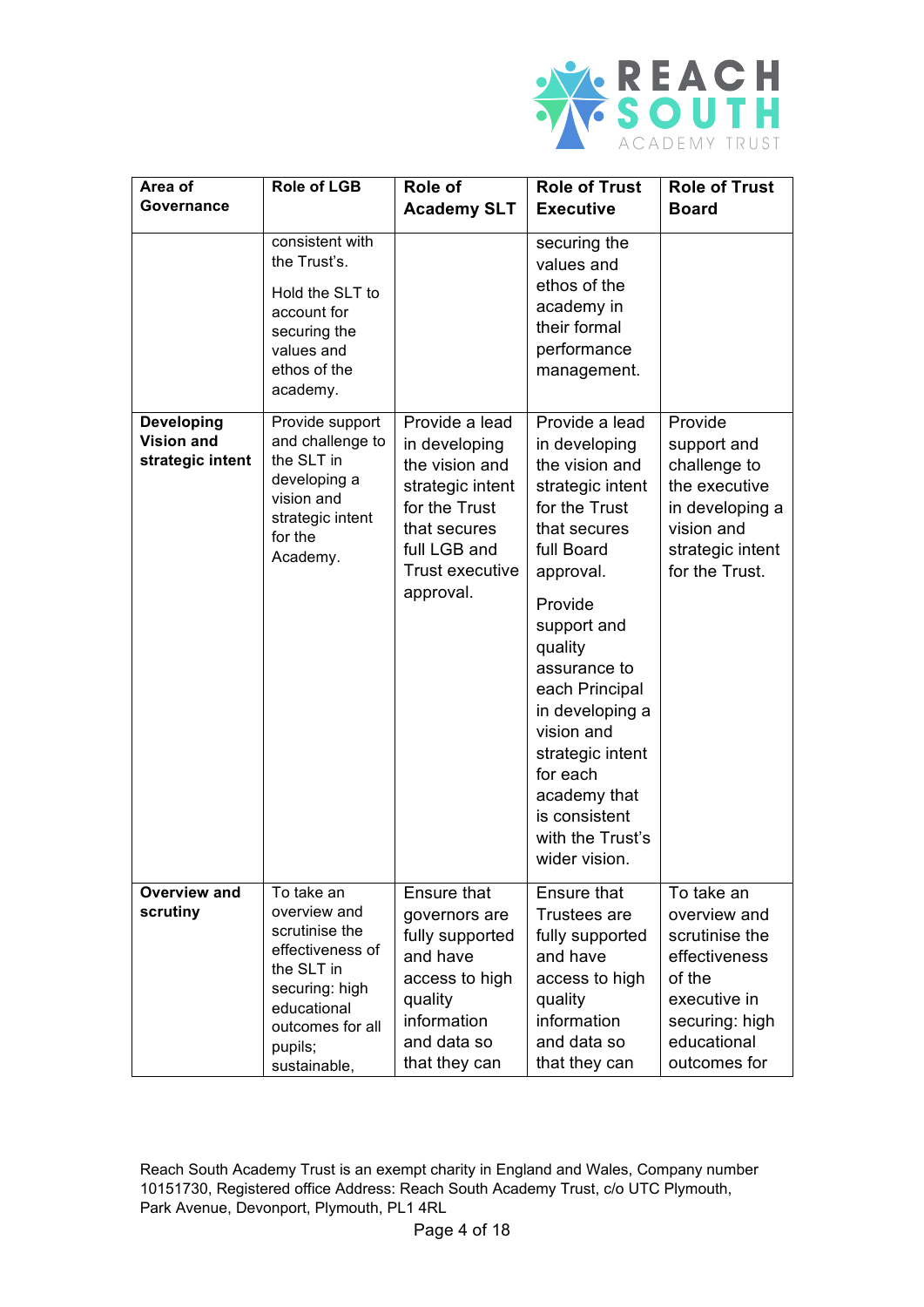

| Area of<br>Governance              | <b>Role of LGB</b>                                                                                                                                                                           | Role of<br><b>Academy SLT</b>                                                   | <b>Role of Trust</b><br><b>Executive</b>                                                                                | <b>Role of Trust</b><br><b>Board</b>                                                                                                                                                                                                |
|------------------------------------|----------------------------------------------------------------------------------------------------------------------------------------------------------------------------------------------|---------------------------------------------------------------------------------|-------------------------------------------------------------------------------------------------------------------------|-------------------------------------------------------------------------------------------------------------------------------------------------------------------------------------------------------------------------------------|
|                                    |                                                                                                                                                                                              |                                                                                 |                                                                                                                         |                                                                                                                                                                                                                                     |
|                                    | prudent and<br>efficient use of<br>public resources<br>compliant with<br>regulatory<br>requirements;<br>the welfare and<br>safety of pupils,<br>staff and all<br>visitors to the<br>academy. | carry out their<br>overview and<br>scrutiny role<br>effectively.                | carry out their<br>overview and<br>scrutiny role<br>effectively.                                                        | all pupils;<br>sustainable,<br>prudent and<br>efficient use of<br>public<br>resources<br>compliant with<br>regulatory<br>requirements;<br>the welfare<br>and safety of<br>pupils, staff<br>and all visitors<br>to our<br>academies. |
| <b>Champions of</b><br>the academy | Champion the<br>Trust, academy<br>and the SLT.                                                                                                                                               |                                                                                 |                                                                                                                         | Champion the<br>Trust and the<br>executive.                                                                                                                                                                                         |
| Performance<br><b>Management</b>   | Contributes to<br>the performance<br>management of<br>the Principal by<br>the Trust<br>Executive.                                                                                            | <b>Directly</b><br>performance<br>manages the<br>academy staff.                 | <b>Directly</b><br>performance<br>manages the<br>academy<br>principals<br>taking account<br>of the views of<br>the LGB. | Directly<br>performance<br>manages the<br>CEO and<br>contributes to<br>the<br>performance<br>management<br>of the<br>executive.                                                                                                     |
| <b>Policies</b>                    | Hold the SLT to<br>account for the<br>implementation<br>of Trust wide<br>policies.<br>Set academy<br>level policies as<br>delegated by the<br>Trust.                                         | Manage the<br>implementation<br>of Trust and<br>LGB policies in<br>the academy. | Support<br>Trustees with<br>policy<br>formation<br>securing the<br>necessary<br>expert advise<br>where<br>necessary.    | Set the policy<br>framework for<br>Trust.<br>Hold the<br>Executive to<br>account for the<br>implementation<br>of Trust<br>policies.                                                                                                 |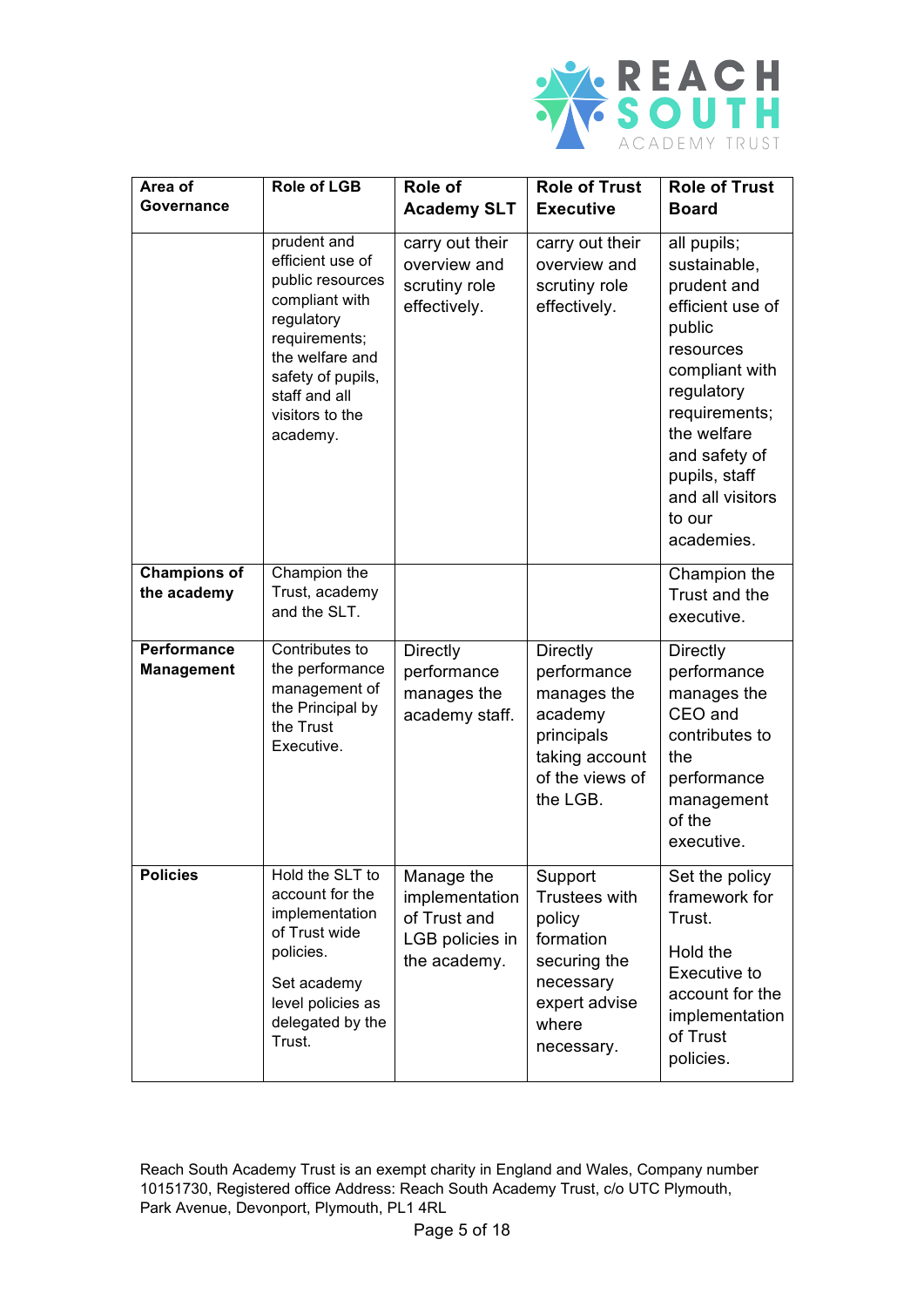

| Area of<br>Governance        | Role of LGB                                                                                                                                                                                                                                                                                                                                            | <b>Role of</b>                                                                                                                                                                                                                                                                                                             | <b>Role of Trust</b>                                                                                                                                                                                                                                                                                                     | <b>Role of Trust</b>                                                                                                                                                                                                                                                                                 |
|------------------------------|--------------------------------------------------------------------------------------------------------------------------------------------------------------------------------------------------------------------------------------------------------------------------------------------------------------------------------------------------------|----------------------------------------------------------------------------------------------------------------------------------------------------------------------------------------------------------------------------------------------------------------------------------------------------------------------------|--------------------------------------------------------------------------------------------------------------------------------------------------------------------------------------------------------------------------------------------------------------------------------------------------------------------------|------------------------------------------------------------------------------------------------------------------------------------------------------------------------------------------------------------------------------------------------------------------------------------------------------|
|                              |                                                                                                                                                                                                                                                                                                                                                        | <b>Academy SLT</b>                                                                                                                                                                                                                                                                                                         | <b>Executive</b>                                                                                                                                                                                                                                                                                                         | <b>Board</b>                                                                                                                                                                                                                                                                                         |
|                              |                                                                                                                                                                                                                                                                                                                                                        |                                                                                                                                                                                                                                                                                                                            | Manage the<br>implementation<br>of policies on<br>behalf of the<br>Board.<br>Hold to<br>account and<br>provide<br>support for<br>Principals in<br>ensuring<br>effective<br>implementation<br>of policies in<br>academies.                                                                                                | Hold LGBs to<br>account for the<br>implementation<br>of Trust<br>policies in<br>each individual<br>academy.<br>Delegate to<br><b>LGBs the</b><br>authority to set<br>policies that<br>may be<br>determined<br>locally.                                                                               |
| <b>Pupils and</b><br>parents | To review<br>attendance and<br>pupil absences.<br>To monitor the<br>impact of the<br>pupil premium in<br>the Academy.<br>To monitor the<br>impact of other<br>ring fenced<br>grants such as<br>the Sports<br>Premium.<br>To adopt the<br>Trust<br>Complaints<br>policy.<br>To ensure<br>effective<br>arrangements<br>are in place for<br>pupil support | To ensure that<br>the academies<br>strategies for<br>pupil<br>attendance<br>and pupils<br>educational<br>outcomes are<br>effective.<br>To ensure that<br>the LGB has<br>all data and<br>information<br>that it needs to<br>hold the school<br>to account for<br>the impact of<br>pupil<br>attendance<br>and<br>performance | To ensure that<br>individual<br>academy<br>strategies for<br>pupil<br>attendance<br>and<br>performance<br>are consistent<br>with the wider<br>Trust strategy.<br>To ensure that<br>academy SLT<br>has the<br>appropriate<br>support in<br>place to deliver<br>impact in terms<br>of pupil<br>outcomes.<br>To provide the | To review<br>attendance<br>and pupil<br>absences<br>across the<br>Trust.<br>To monitor the<br>impact of the<br>pupil premium<br>in the Trust.<br>To monitor the<br>impact of other<br>ring fenced<br>grants such as<br>the Sports<br>Premium.<br>To ensure<br>LGBs have<br>effective<br>arrangements |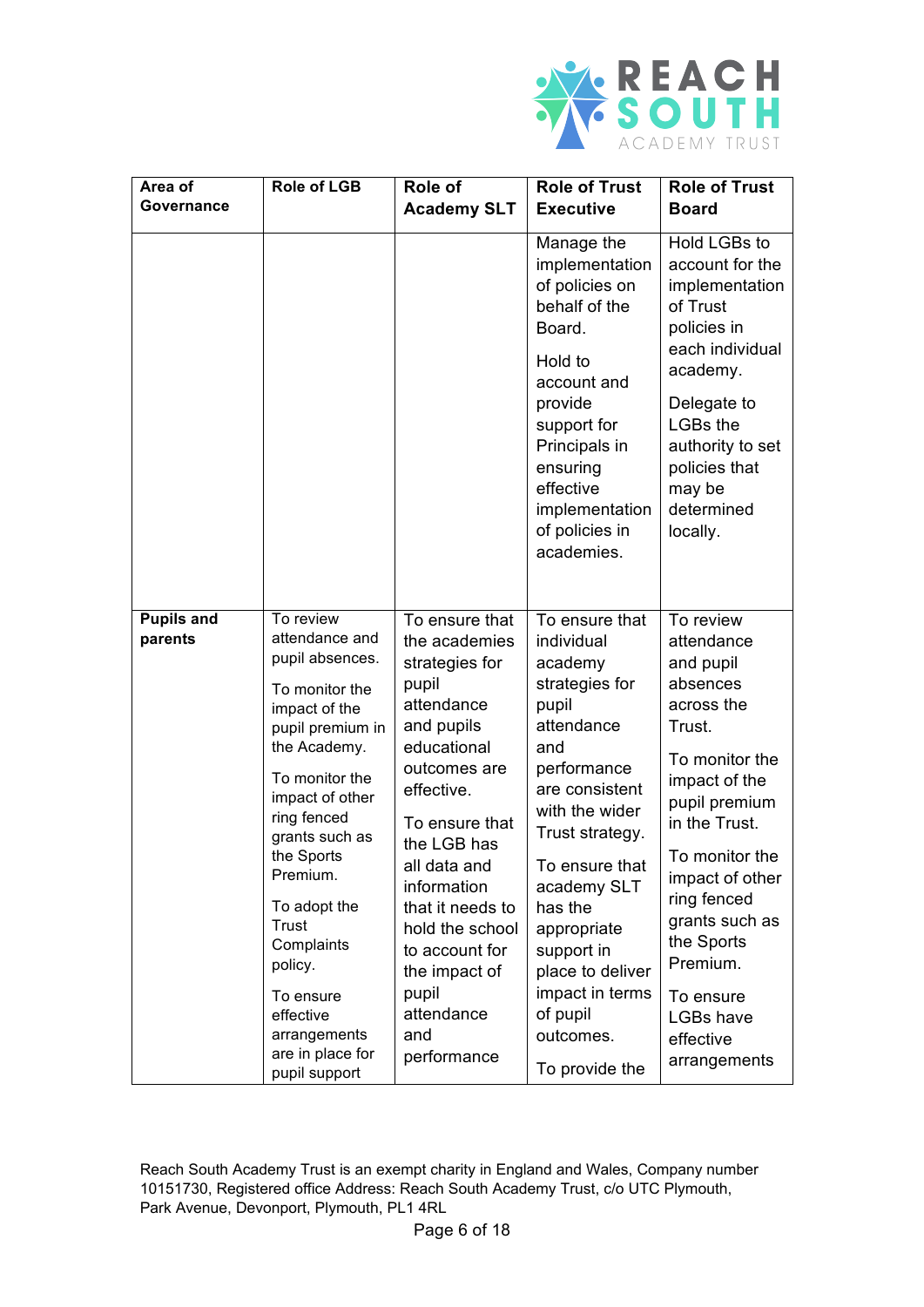

| Area of                               | <b>Role of LGB</b>                                                                                                                                                            | Role of                                                                                   | <b>Role of Trust</b>                                                                         | <b>Role of Trust</b>                                                                                             |
|---------------------------------------|-------------------------------------------------------------------------------------------------------------------------------------------------------------------------------|-------------------------------------------------------------------------------------------|----------------------------------------------------------------------------------------------|------------------------------------------------------------------------------------------------------------------|
| Governance                            |                                                                                                                                                                               | <b>Academy SLT</b>                                                                        | <b>Executive</b>                                                                             | <b>Board</b>                                                                                                     |
|                                       | and<br>representation<br>at the Academy.<br>To implement a<br>means whereby<br>the Academy<br>can receive and<br>react to pupil                                               | strategies.                                                                               | formal<br>performance<br>management<br>of the<br>academy SLT.                                | are in place for<br>pupil support<br>and<br>representation<br>at each<br>Academy.<br>To ensure                   |
|                                       | and parental<br>feedback.<br>To appoint a<br>Governor with<br>responsibility for<br>SEN and<br>inclusion.                                                                     |                                                                                           |                                                                                              | LGBs have a<br>means<br>whereby the<br>Academy can<br>receive and<br>react to pupil<br>and parental<br>feedback. |
|                                       | To review and<br>maintain the<br>academy's SEN<br>policy.                                                                                                                     |                                                                                           |                                                                                              |                                                                                                                  |
|                                       | To provide<br>oversight of the<br>implementation<br>of the policy<br>within the<br>Academy and<br>compliance with<br>the Disability<br>Discrimination<br>Act<br>requirements. |                                                                                           |                                                                                              |                                                                                                                  |
| <b>Community</b><br><b>Engagement</b> | To establish and<br>maintaining a<br>relationship with<br>the members of<br>the local<br>community.                                                                           | To support the<br>LGB in<br>maintaining a<br>relationship<br>with the wider<br>community. | To support the<br>Trust Board in<br>establishing<br>community<br>engagement<br>through LGBs. | To establish<br>community<br>engagement<br>through LGBs                                                          |
| <b>Curriculum and</b>                 | To approve the<br>curriculum                                                                                                                                                  | To lead and be                                                                            | To lead and be                                                                               | To approve the                                                                                                   |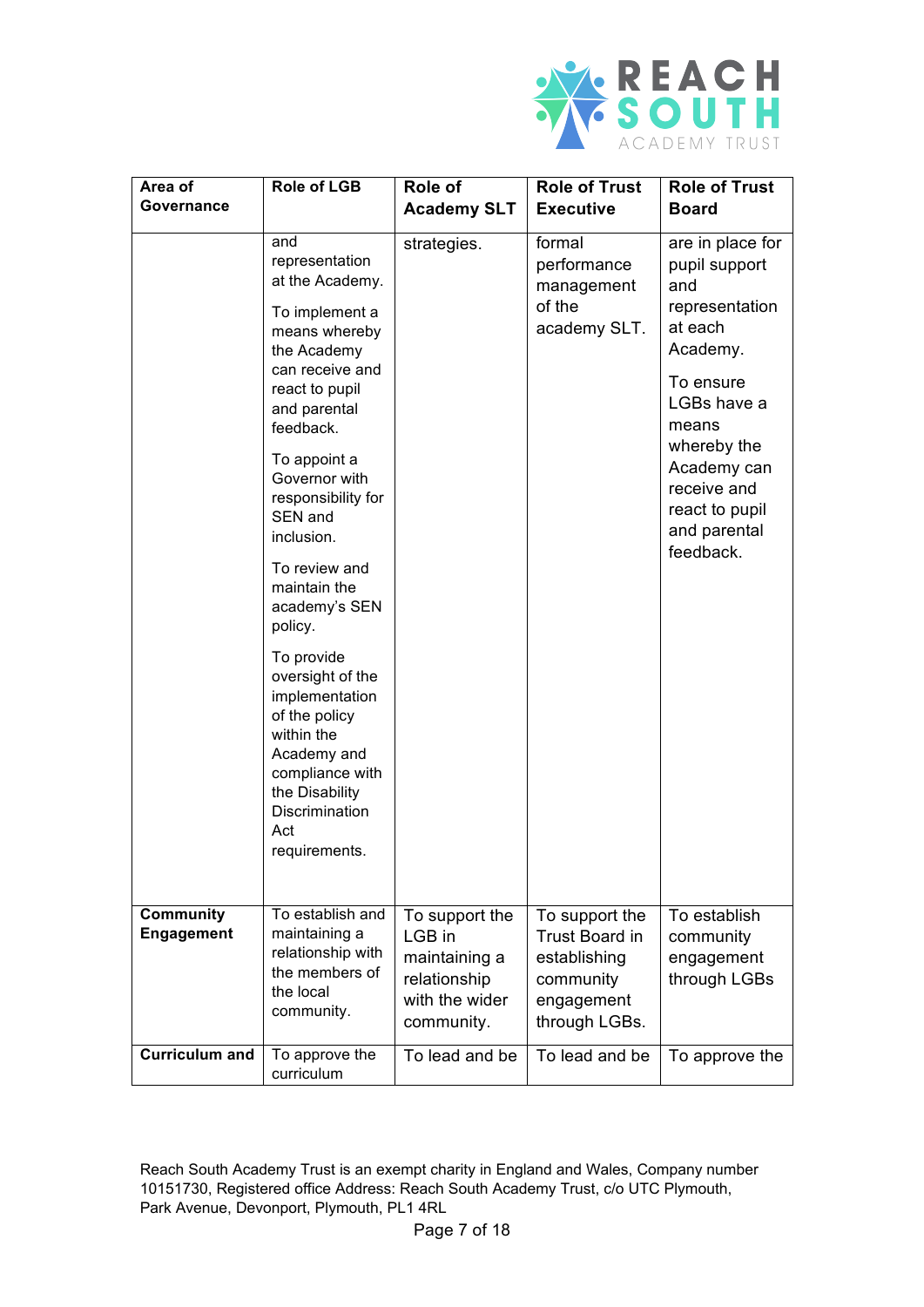

| Area of          | <b>Role of LGB</b>                                                                                                                                                                                                                                                                                                                                                                                                                                                                                                                                                                                                                                                                                | Role of                                                                                                                                                                                                                                                                                          | <b>Role of Trust</b>                                                                                                                                                                                                                    | <b>Role of Trust</b>                                                                                                                                                                                                                                                                                                                                                                                                                                                                                                                                                                         |
|------------------|---------------------------------------------------------------------------------------------------------------------------------------------------------------------------------------------------------------------------------------------------------------------------------------------------------------------------------------------------------------------------------------------------------------------------------------------------------------------------------------------------------------------------------------------------------------------------------------------------------------------------------------------------------------------------------------------------|--------------------------------------------------------------------------------------------------------------------------------------------------------------------------------------------------------------------------------------------------------------------------------------------------|-----------------------------------------------------------------------------------------------------------------------------------------------------------------------------------------------------------------------------------------|----------------------------------------------------------------------------------------------------------------------------------------------------------------------------------------------------------------------------------------------------------------------------------------------------------------------------------------------------------------------------------------------------------------------------------------------------------------------------------------------------------------------------------------------------------------------------------------------|
| Governance       |                                                                                                                                                                                                                                                                                                                                                                                                                                                                                                                                                                                                                                                                                                   | <b>Academy SLT</b>                                                                                                                                                                                                                                                                               | <b>Executive</b>                                                                                                                                                                                                                        | <b>Board</b>                                                                                                                                                                                                                                                                                                                                                                                                                                                                                                                                                                                 |
| <b>Standards</b> | proposed by the<br>Headteacher (to<br>the extent that it<br>is consistent<br>with the Trust-<br>wide policy)<br>To review the<br>impact of the<br>academies<br>strategies on<br>pupil outcomes.<br>To ensure<br>effective<br>processes are in<br>place for<br>monitoring the<br>quality<br>assurance of<br>teaching and<br>learning, the<br>curriculum,<br>inclusion and<br>the sharing of<br>good practice<br>across the<br>Academy.<br>To monitor the<br><b>KPI</b> figures<br>reported from<br>the Headteacher<br>relating to<br>standards.<br>To support and<br>challenge the<br>Headteacher in<br>the development<br>of the academy<br>development<br>plan.<br>To monitor and<br>approve the | accountable<br>for the impact<br>of the<br>academy's<br>curriculum and<br>pedagogy on<br>pupil<br>outcomes.<br>To have<br>strategies that<br>deliver impact<br>for reducing<br>the effect of<br>social<br>disadvantage<br>or special<br>educational<br>needs on<br>individual pupil<br>outcomes. | accountable<br>for the impact<br>of the Trust's<br>curriculum and<br>pedagogy on<br>pupil<br>outcomes.<br>To hold<br>Principals to<br>account<br>through formal<br>performance<br>management<br>for pupil's<br>educational<br>progress. | curriculum<br>framework<br>proposed by<br>the CEO that<br>provides the<br>boundaries<br>within which<br>individual<br>academy<br>curriculum will<br>be developed.<br>To review the<br>impact of the<br>Trust's<br>strategies on<br>pupils<br>educational<br>outcomes.<br>To ensure<br>effective<br>processes are<br>in place for<br>monitoring the<br>quality<br>assurance of<br>teaching and<br>learning, the<br>curriculum,<br>inclusion and<br>the sharing of<br>good practice<br>across the<br>Trust.<br>To monitor the<br><b>KPI</b> figures<br>reported from<br>the CEO<br>relating to |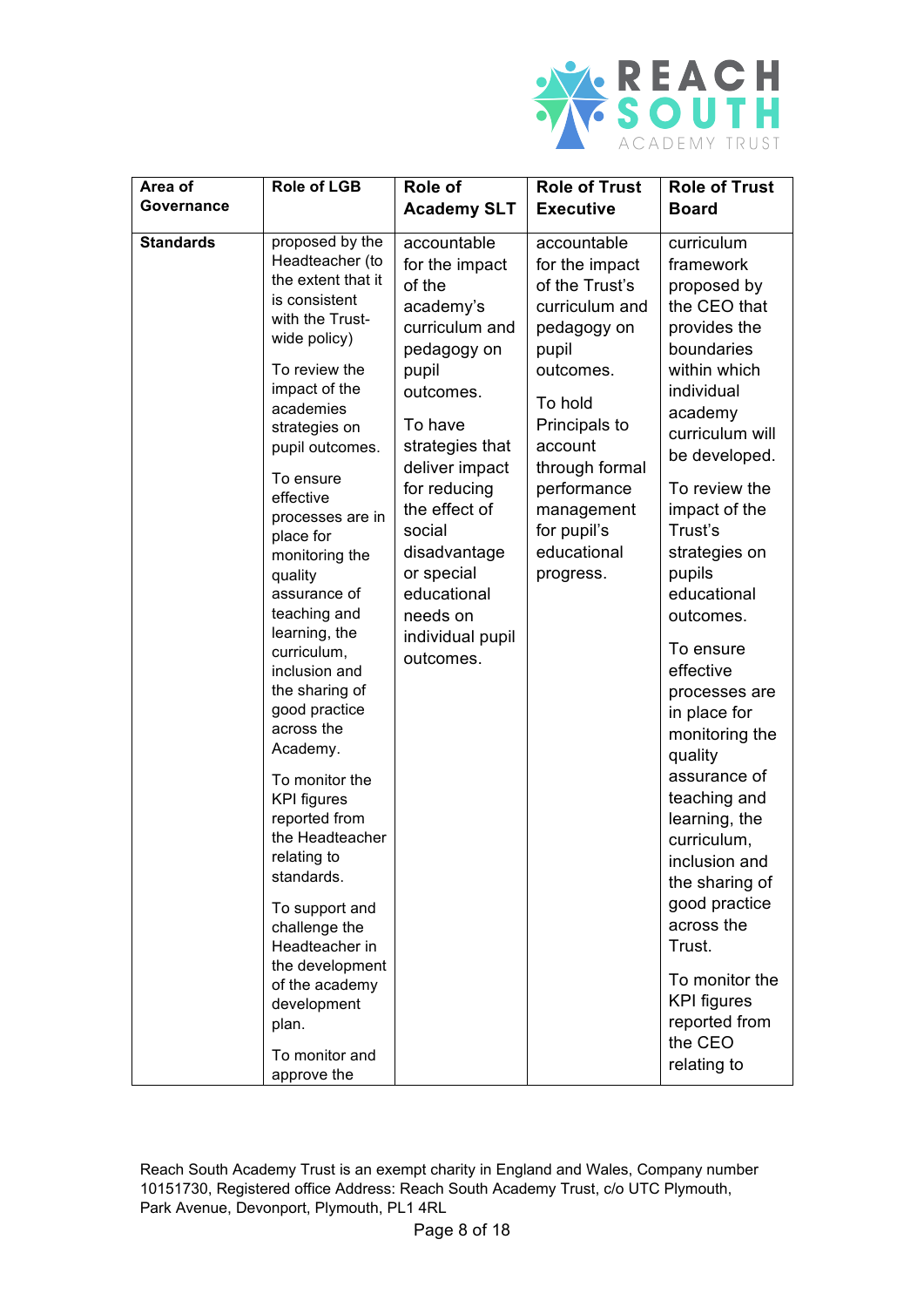

| Area of          | <b>Role of LGB</b>                                                                                                                                                                                                    | <b>Role of</b>                                                                                                                                                                                                                                          | <b>Role of Trust</b>                                                                                                                                                                                   | <b>Role of Trust</b>                                                                                                                                                      |
|------------------|-----------------------------------------------------------------------------------------------------------------------------------------------------------------------------------------------------------------------|---------------------------------------------------------------------------------------------------------------------------------------------------------------------------------------------------------------------------------------------------------|--------------------------------------------------------------------------------------------------------------------------------------------------------------------------------------------------------|---------------------------------------------------------------------------------------------------------------------------------------------------------------------------|
| Governance       |                                                                                                                                                                                                                       | <b>Academy SLT</b>                                                                                                                                                                                                                                      | <b>Executive</b>                                                                                                                                                                                       | <b>Board</b>                                                                                                                                                              |
|                  | Academy<br>Development<br>Plan.                                                                                                                                                                                       |                                                                                                                                                                                                                                                         |                                                                                                                                                                                                        | standards.<br>To monitor and<br>approve the<br>Trust<br>Development<br>Plan.                                                                                              |
| Safe-guarding    | To review and<br>maintain a<br>safeguarding<br>and child<br>protection policy<br>for the Academy<br>(consistent with<br>the Trust-wide<br>policy).<br>To ensure the<br>completion of<br>the single<br>central record. | To review and<br>maintain a<br>safeguarding<br>and child<br>protection<br>policy for the<br>Academy<br>(consistent<br>with the Trust-<br>wide policy)<br>and to ensure<br>the completion<br>of the single<br>central record<br>on behalf of<br>the LGB. | To review and<br>maintain a<br>safeguarding<br>and child<br>protection<br>policy for the<br>Trust and to<br>ensure the<br>completion of<br>the single<br>central records<br>on behalf of<br>the Board. | To review and<br>maintain a<br>safeguarding<br>and child<br>protection<br>policy for the<br>Trust.<br>To ensure the<br>completion of<br>the single<br>central<br>records. |
| <b>Behaviour</b> | To review and<br>maintain a<br>behaviour policy<br>for the<br>Academy.<br>To convene a<br>committee to<br>review the<br>exclusion of a<br>pupil by the<br>Headteacher.                                                | To develop,<br>implement,<br>review and<br>refine the<br>academy's<br>behaviour<br>policy to<br>deliver<br>effective<br>outcomes.                                                                                                                       | To support,<br>challenge and<br>hold to account<br>the academy<br>SLT for<br>positive<br>behaviour in<br>each academy.                                                                                 | Review and<br>monitor the<br>effectiveness<br>of the LGB<br>behaviour<br>policies across<br>the Trust.                                                                    |
| <b>Finance</b>   | To approve the<br>annual budget<br>for the Academy<br>for submission<br>to the Trust                                                                                                                                  | The SLT will<br>plan, manage<br>and monitor<br>the academy<br>budget in                                                                                                                                                                                 | The<br>Accounting<br>Officer and<br><b>Chief Financial</b><br>Officer will                                                                                                                             | To plan,<br>deploy,<br>monitor and<br>manage the<br>Trust's                                                                                                               |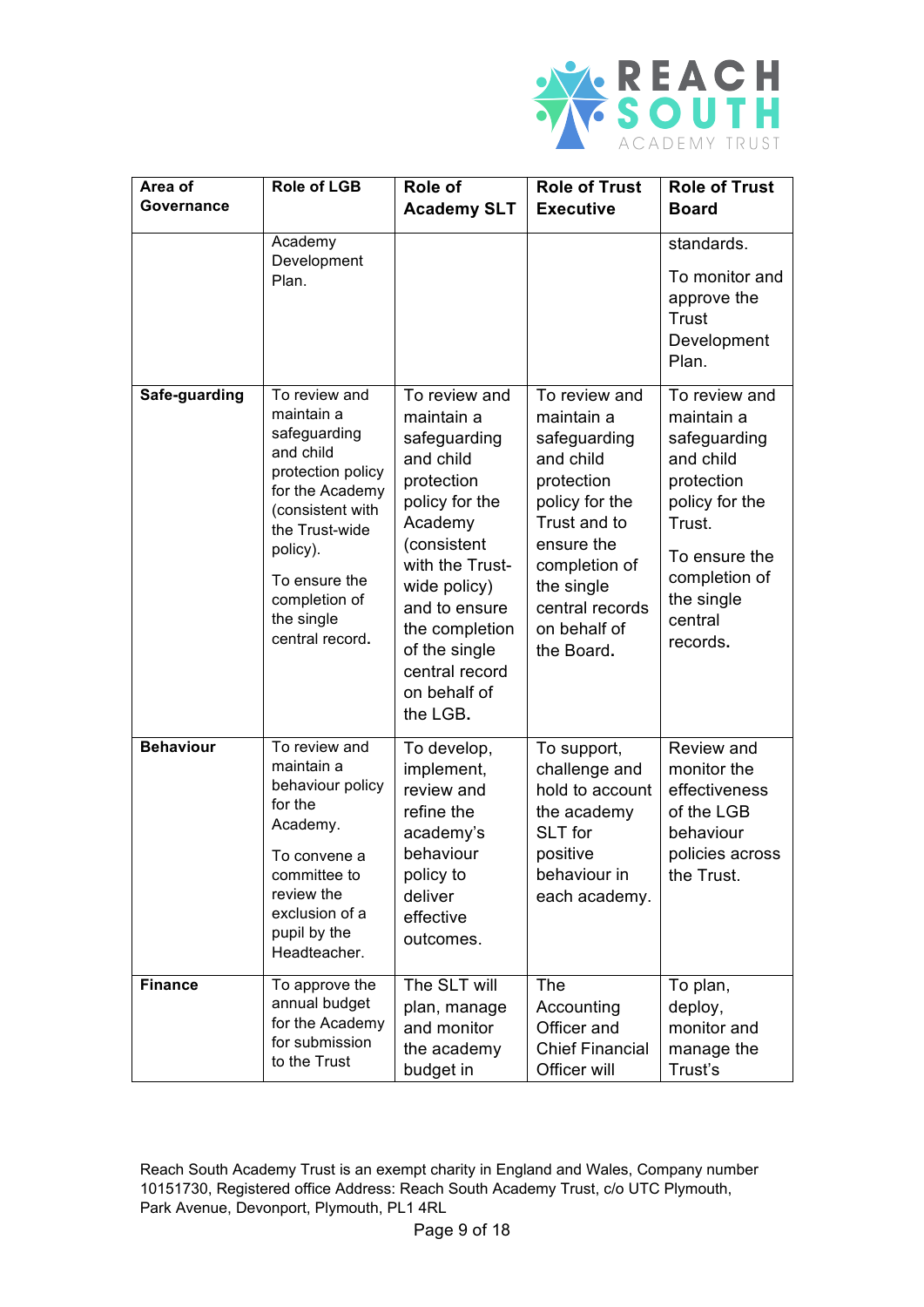

| Area of    | <b>Role of LGB</b>                                                                                                                                                                                                                                                                                                                                                                                                                                                                                                                                                                                                                                                      | Role of                                                                                                                                                                                                                                                                                                                                                                                                                                                  | <b>Role of Trust</b>                                                                                                                                                                                                                                                                                                                                                                                                | <b>Role of Trust</b>                                                                                                                                                                                                              |
|------------|-------------------------------------------------------------------------------------------------------------------------------------------------------------------------------------------------------------------------------------------------------------------------------------------------------------------------------------------------------------------------------------------------------------------------------------------------------------------------------------------------------------------------------------------------------------------------------------------------------------------------------------------------------------------------|----------------------------------------------------------------------------------------------------------------------------------------------------------------------------------------------------------------------------------------------------------------------------------------------------------------------------------------------------------------------------------------------------------------------------------------------------------|---------------------------------------------------------------------------------------------------------------------------------------------------------------------------------------------------------------------------------------------------------------------------------------------------------------------------------------------------------------------------------------------------------------------|-----------------------------------------------------------------------------------------------------------------------------------------------------------------------------------------------------------------------------------|
| Governance |                                                                                                                                                                                                                                                                                                                                                                                                                                                                                                                                                                                                                                                                         | <b>Academy SLT</b>                                                                                                                                                                                                                                                                                                                                                                                                                                       | <b>Executive</b>                                                                                                                                                                                                                                                                                                                                                                                                    | <b>Board</b>                                                                                                                                                                                                                      |
|            | Board.<br>To monitor the<br>Academy's<br>delegated<br>budget and<br>ensure that any<br>variances are<br>reported to the<br><b>Trust Board for</b><br>approval.<br>To ensure<br>proper financial<br>controls are in<br>place at the<br>Academy.<br>To maintain a<br>register of LGB<br>members'<br>business<br>interests.<br>To ensure<br>provision of free<br>school meals to<br>those pupils<br>meeting the<br>criteria.<br>To enter into<br>contracts up to<br>the limits of<br>delegation and<br>within an agreed<br>budget.<br>To support the<br>Trust Board in<br>its monitoring<br>and evaluation<br>of the delivery of<br>any central<br>services or<br>function | accordance<br>with the Trust's<br>scheme of<br>delegation and<br>all regulatory<br>requirements.<br>The SLT will<br>comply with<br>the<br>requirements<br>of the Trust's<br><b>Chief Financial</b><br>Officer in the<br>management<br>of resources.<br>The SLT will<br>provide reports<br>to the LGB in<br>order that the<br>LGB can<br>provide<br>overview and<br>scrutiny of the<br>academies<br>financial<br>management<br>on behalf of<br>the Board. | deploy,<br>monitor and<br>manage the<br>Trust's<br>finances in<br>accordance<br>with the<br>approved<br>budget and all<br>regulatory<br>requirements.<br>The Chief<br>Financial<br>Officer will<br>ensure that<br>each academy<br>has a<br>delegated<br>budget and will<br>ensure that the<br>academy plans<br>and utilises its<br>budget in a<br>manner that is<br>consistent with<br>the scheme of<br>delegation. | financial<br>resources in<br>accordance<br>with the Trust's<br>Funding<br>Agreement<br>with the<br>Secretary of<br>State.<br>To have in<br>place a<br>financial<br>scheme of<br>delegation for<br>academies to<br>operate within. |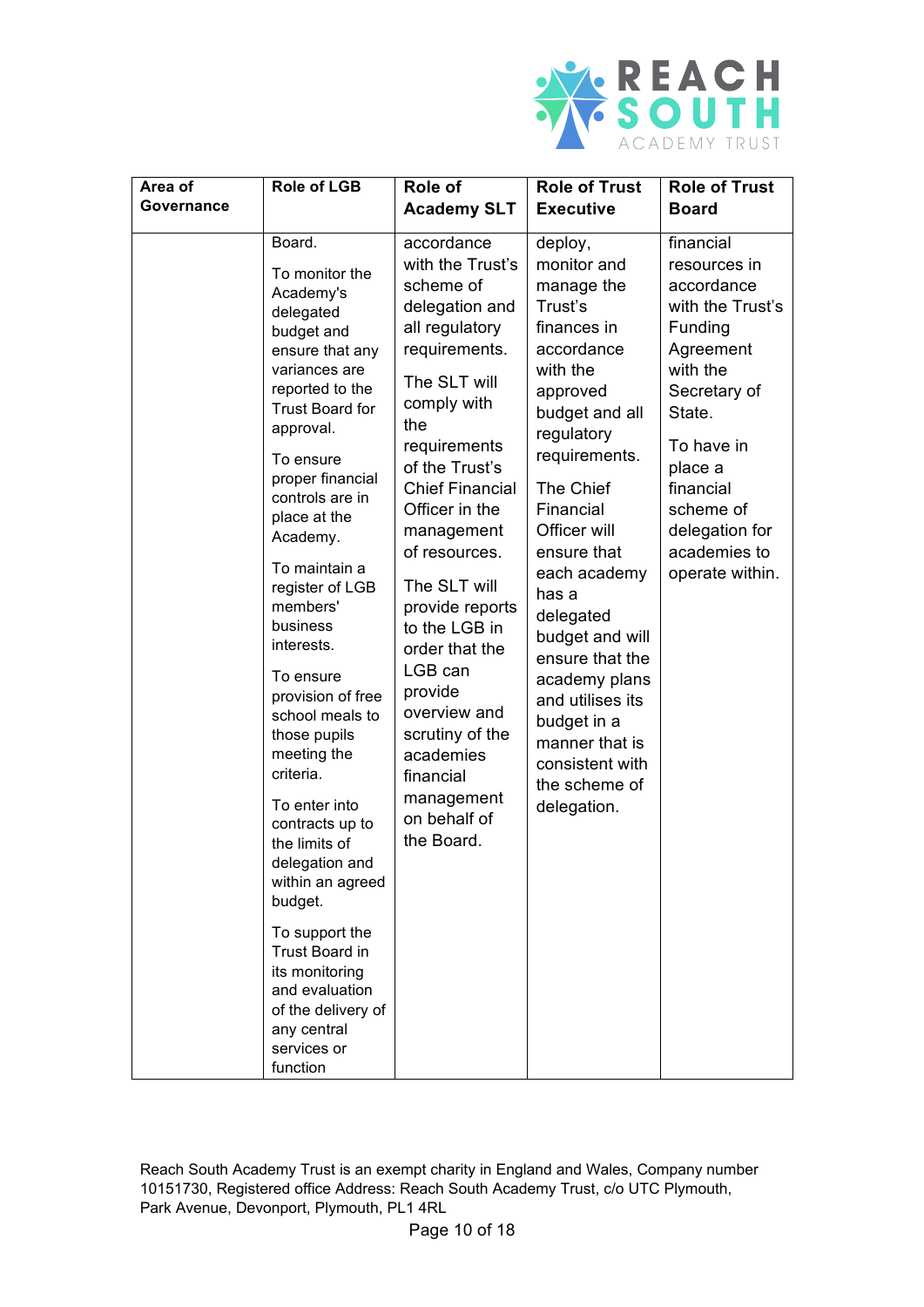

| Area of<br>Governance | <b>Role of LGB</b>                                                                                                                                                                                                                                                                                                                                                                                               | Role of<br><b>Academy SLT</b>                                                                                                                                                                    | <b>Role of Trust</b><br><b>Executive</b>                                                                                     | <b>Role of Trust</b><br><b>Board</b>                                                                                                                                              |
|-----------------------|------------------------------------------------------------------------------------------------------------------------------------------------------------------------------------------------------------------------------------------------------------------------------------------------------------------------------------------------------------------------------------------------------------------|--------------------------------------------------------------------------------------------------------------------------------------------------------------------------------------------------|------------------------------------------------------------------------------------------------------------------------------|-----------------------------------------------------------------------------------------------------------------------------------------------------------------------------------|
|                       | provided or<br>procured by the<br>Academy Trust.                                                                                                                                                                                                                                                                                                                                                                 |                                                                                                                                                                                                  |                                                                                                                              |                                                                                                                                                                                   |
| <b>Admissions</b>     | To undertake<br>consultation,<br>publish<br>admissions and<br>determine<br>arrangements<br>as required in<br>accordance with<br>the School<br>Admissions and<br>Appeals Codes.<br>To make<br>arrangements<br>for determining<br>admissions and<br>hearing<br>admission<br>appeals.<br>To ensure<br>effective<br>arrangements<br>are in place for<br>pupil<br>recruitment.<br>To contribute to<br>the development | To manage<br>and undertake<br>admissions<br>related<br>procedures on<br>behalf of the<br>LGB and the<br>Board.<br>To ensure that<br>the LGB has<br>full support for<br>any appeals<br>processes. | To manage<br>and undertake<br>admissions<br>related<br>procedures on<br>behalf of the<br>Board.                              | To undertake<br>consultation,<br>publish<br>admissions<br>and determine<br>arrangements<br>as required in<br>accordance<br>with the School<br>Admissions<br>and Appeals<br>Codes. |
|                       | of the Academy<br>prospectus.                                                                                                                                                                                                                                                                                                                                                                                    |                                                                                                                                                                                                  |                                                                                                                              |                                                                                                                                                                                   |
| <b>Staffing</b>       | To participate in<br>the process to<br>appoint the<br>Headteacher as<br>requested by<br>the Reach<br>South Executive<br>Team (acting<br>with the<br>delegated                                                                                                                                                                                                                                                    | To appoint all<br>staff in the<br>academy.<br>To ensure that<br>the Trust's HR<br>policies are<br>implemented.                                                                                   | To appoint all<br>staff in the<br>Trust to deliver<br>a sustainable<br>and effective<br>operating<br>model for the<br>Trust. | To appoint the<br>CEO and<br>Executive.<br>To set HR<br>policies for the<br>Trust.<br>To provide                                                                                  |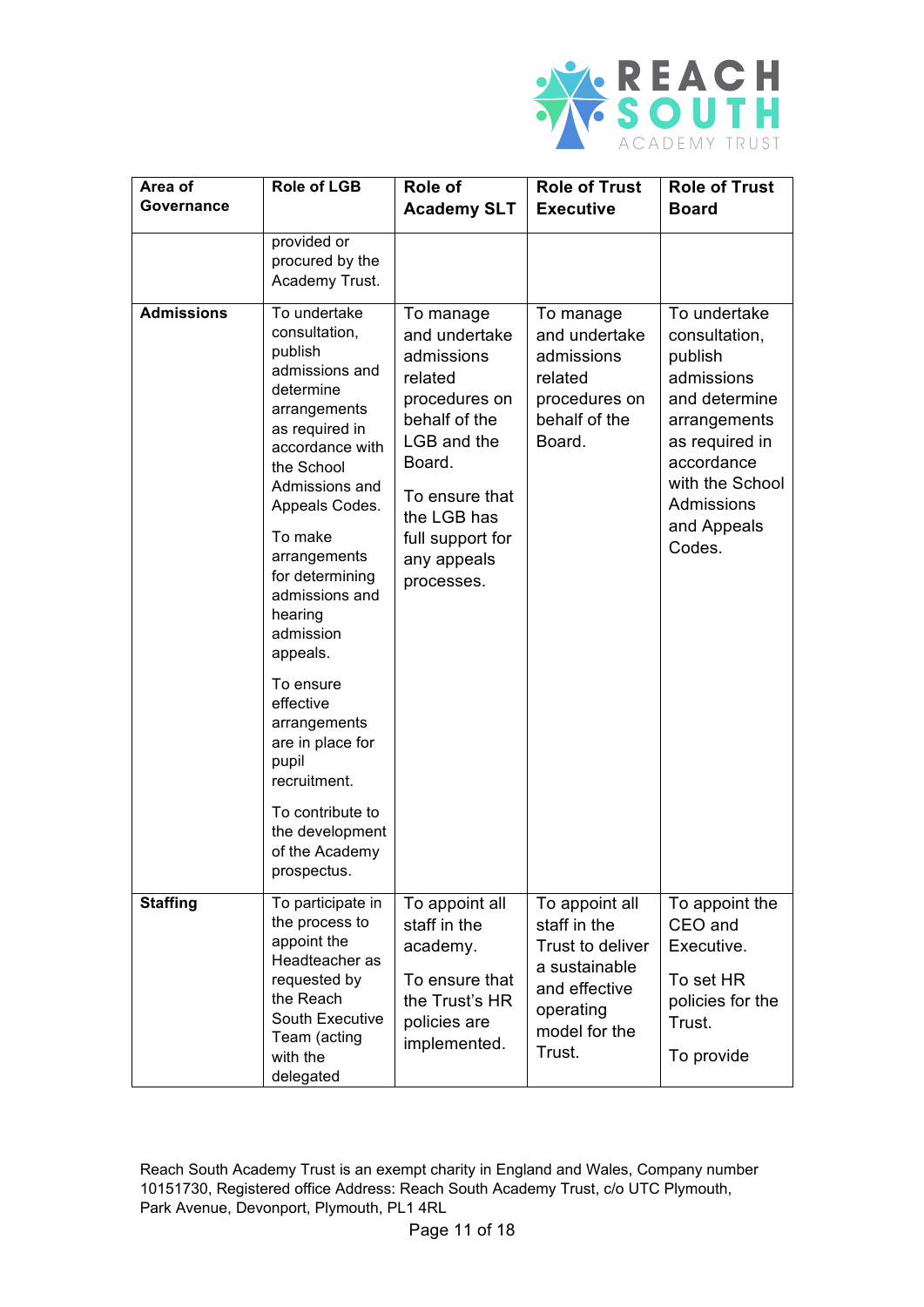

| Area of    | <b>Role of LGB</b>                                                                                                                                                                                                                                                                                                                                                                                                                                                                                                                                                                                                                                                                                                                               | Role of                                                                                                                                                                              | <b>Role of Trust</b>                                                                                                                                                                                                                                                                                      | <b>Role of Trust</b>                                                                                                                                       |
|------------|--------------------------------------------------------------------------------------------------------------------------------------------------------------------------------------------------------------------------------------------------------------------------------------------------------------------------------------------------------------------------------------------------------------------------------------------------------------------------------------------------------------------------------------------------------------------------------------------------------------------------------------------------------------------------------------------------------------------------------------------------|--------------------------------------------------------------------------------------------------------------------------------------------------------------------------------------|-----------------------------------------------------------------------------------------------------------------------------------------------------------------------------------------------------------------------------------------------------------------------------------------------------------|------------------------------------------------------------------------------------------------------------------------------------------------------------|
| Governance |                                                                                                                                                                                                                                                                                                                                                                                                                                                                                                                                                                                                                                                                                                                                                  | <b>Academy SLT</b>                                                                                                                                                                   | <b>Executive</b>                                                                                                                                                                                                                                                                                          | <b>Board</b>                                                                                                                                               |
|            | authority of the<br>Trust Board).<br>To support the<br>Headteacher in<br>the development<br>and review<br>(from time to<br>time) of an<br>appropriate<br>staffing structure<br>for the Academy<br>and for the<br>appointment of<br>Academy staff<br>to ensure that<br>the Academy is<br>fully staffed in<br>accordance with<br>that structure.<br>To ensure that<br>the Trust's<br>policies on all<br>HR matters are<br>implemented in<br>the Academy.<br>To monitor the<br>implementation<br>of the Trust's<br>policies at the<br>Academy for HR<br>matters<br>including the<br>appointment,<br>induction and<br>performance<br>management of<br>staff, pay review<br>process and<br>procedures for<br>dealing with<br>disciplinary<br>matters, | To be<br>responsible for<br>the<br>professional<br>development<br>of academy<br>staff.<br>To work with<br>local trade<br>unions in the<br>implementation<br>of Trust HR<br>policies. | To delegate to<br>Academy<br>Principals the<br>authority to<br>appoint<br>academy staff.<br>To work with<br>national trade<br>unions in the<br>agreement and<br>implementation<br>of HR policies.<br>To hold the<br><b>SLT</b><br>responsible for<br>effective staff<br>management<br>in each<br>academy. | overview and<br>scrutiny of the<br>effectiveness<br>of the<br>Executive and<br>academy<br>LGBs in<br>securing<br>sustainable<br>and effective<br>staffing. |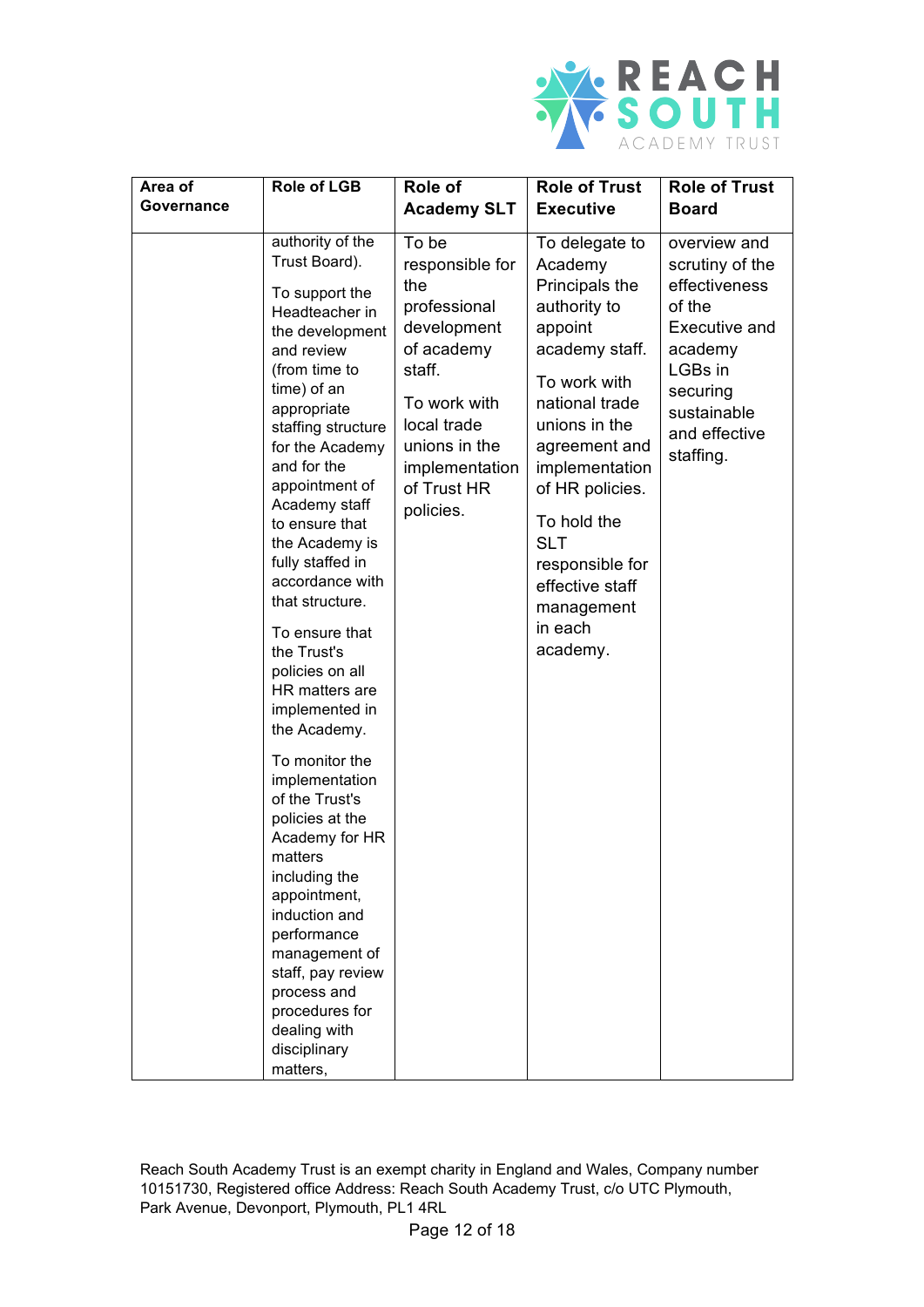

| Area of<br>Governance              | <b>Role of LGB</b>                                                                                                                                                                                                                                                                                        | Role of<br><b>Academy SLT</b>                                                                                                                                                                                                                                       | <b>Role of Trust</b><br><b>Executive</b>                                                                                                                                                                                                                                       | <b>Role of Trust</b><br><b>Board</b>                                                                                                                                                                                                                                     |
|------------------------------------|-----------------------------------------------------------------------------------------------------------------------------------------------------------------------------------------------------------------------------------------------------------------------------------------------------------|---------------------------------------------------------------------------------------------------------------------------------------------------------------------------------------------------------------------------------------------------------------------|--------------------------------------------------------------------------------------------------------------------------------------------------------------------------------------------------------------------------------------------------------------------------------|--------------------------------------------------------------------------------------------------------------------------------------------------------------------------------------------------------------------------------------------------------------------------|
|                                    | grievances and<br>dismissal.                                                                                                                                                                                                                                                                              |                                                                                                                                                                                                                                                                     |                                                                                                                                                                                                                                                                                |                                                                                                                                                                                                                                                                          |
| <b>Information</b><br>and data     | To ensure the<br>effective<br>implementation<br>of the data<br>protection<br>policies and<br>procedures in<br>the Academy.                                                                                                                                                                                | To ensure the<br>effective<br>implementation<br>of the data<br>protection<br>policies and<br>procedures in<br>the Academy<br>on behalf of<br>the LGB.                                                                                                               | To ensure the<br>effective<br>implementation<br>of the data<br>protection<br>policies and<br>procedures in<br>the Trust on<br>behalf of the<br>Board.                                                                                                                          | To ensure the<br>effective<br>implementation<br>of the data<br>protection<br>policies and<br>procedures in<br>the Trust.                                                                                                                                                 |
|                                    |                                                                                                                                                                                                                                                                                                           |                                                                                                                                                                                                                                                                     | Delegate to<br>academies and<br>hold them to<br>account for<br>data protection<br>and<br>management<br>in the<br>academy.                                                                                                                                                      |                                                                                                                                                                                                                                                                          |
| <b>Health and</b><br><b>Safety</b> | To review the<br>risk register of<br>the Academy<br>and prepare the<br>Risk report for<br>the Trust Board.<br>To adopt a<br>health and<br>safety policy for<br>the Academy (in<br>line with the<br>Trust-wide<br>policy).<br>To review the<br>implementation<br>of the above<br>policy and<br>ensure that | To ensure that<br>all procedures,<br>processes,<br>resources,<br>delegations<br>and staff<br>development<br>are effective to<br>identify,<br>prioritise and<br>manage risk<br>within the<br>academy.<br>To take<br>professional<br>responsibility<br>for the health | To ensure that<br>all procedures,<br>processes,<br>resources,<br>delegations<br>and staff<br>development<br>are effective to<br>identify,<br>prioritise and<br>manage risk.<br>To take<br>professional<br>responsibility<br>for the health<br>and welfare of<br>pupils, staff, | To review the<br>risk register of<br>the Trust and<br>receive and<br>take account of<br>the Risk report<br>from the LGBs.<br>To adopt a<br>health and<br>safety policy<br>for the Trust.<br>To review the<br>implementation<br>of the above<br>policy and<br>ensure that |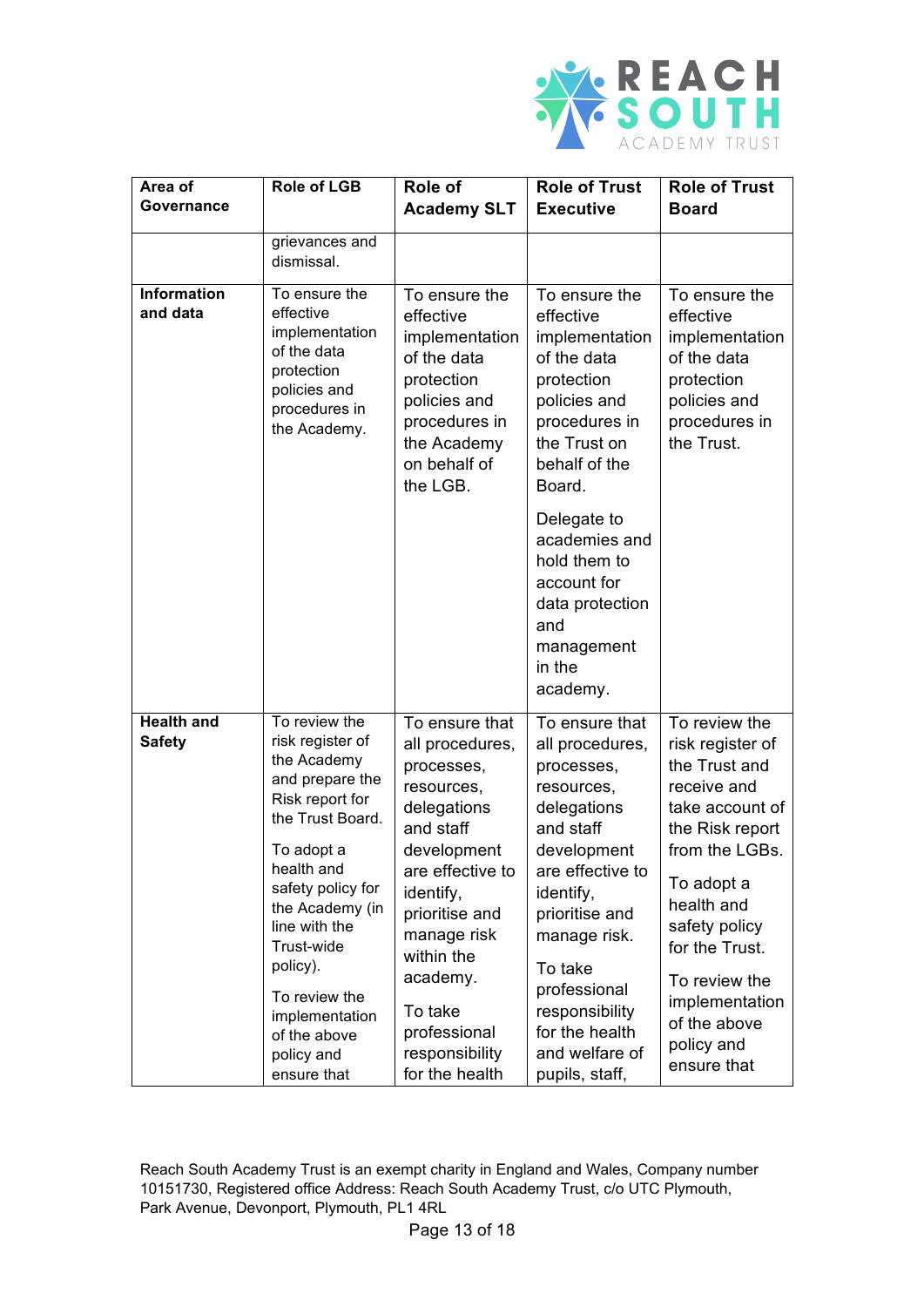

| Area of    | <b>Role of LGB</b>                                                                                                                                                                                                                                                                                                                                                                                                                                                                                                                                                                                                                                                                 | Role of                                                                                                                                                                                                  | <b>Role of Trust</b>                                                                                                                                               | <b>Role of Trust</b>                                                                                                                                                                                                                           |
|------------|------------------------------------------------------------------------------------------------------------------------------------------------------------------------------------------------------------------------------------------------------------------------------------------------------------------------------------------------------------------------------------------------------------------------------------------------------------------------------------------------------------------------------------------------------------------------------------------------------------------------------------------------------------------------------------|----------------------------------------------------------------------------------------------------------------------------------------------------------------------------------------------------------|--------------------------------------------------------------------------------------------------------------------------------------------------------------------|------------------------------------------------------------------------------------------------------------------------------------------------------------------------------------------------------------------------------------------------|
| Governance |                                                                                                                                                                                                                                                                                                                                                                                                                                                                                                                                                                                                                                                                                    | <b>Academy SLT</b>                                                                                                                                                                                       | <b>Executive</b>                                                                                                                                                   | <b>Board</b>                                                                                                                                                                                                                                   |
|            | appropriate risk<br>assessments<br>are being<br>carried out in<br>the Academy.<br>To provide<br>overview and<br>scrutiny of the<br>frequency of site<br>inspections<br>carried out by<br>the Academy<br><b>SLT and Trust</b><br>Executive and of<br>the findings and<br>actions being<br>taken by the<br>management of<br>the academy or<br>the Trust. To<br>take account of<br>the professional<br>findings of the<br>site inspections<br>in the<br>academies risk<br>register and in<br>considering the<br>need to escalate<br>risks to the<br>Trustee's R&A<br>committee in<br>terms of any<br>health and<br>safety issues<br>and the security<br>of premises and<br>equipment. | and welfare of<br>pupils, staff,<br>volunteers and<br>visitors to the<br>academy,<br>which include<br>ensuring that<br>the effective<br>monitoring of<br>delegations is<br>in place across<br>the Trust. | volunteers and<br>visitors to the<br>Trust, which<br>include<br>ensuring that<br>the effective<br>monitoring of<br>delegations is<br>in place across<br>the Trust. | appropriate<br>risk<br>assessments<br>are being<br>carried out in<br>the Trust.<br>To ensure site<br>inspections are<br>carried out and<br>to review any<br>health and<br>safety issues<br>and the<br>security of<br>premises and<br>equipment |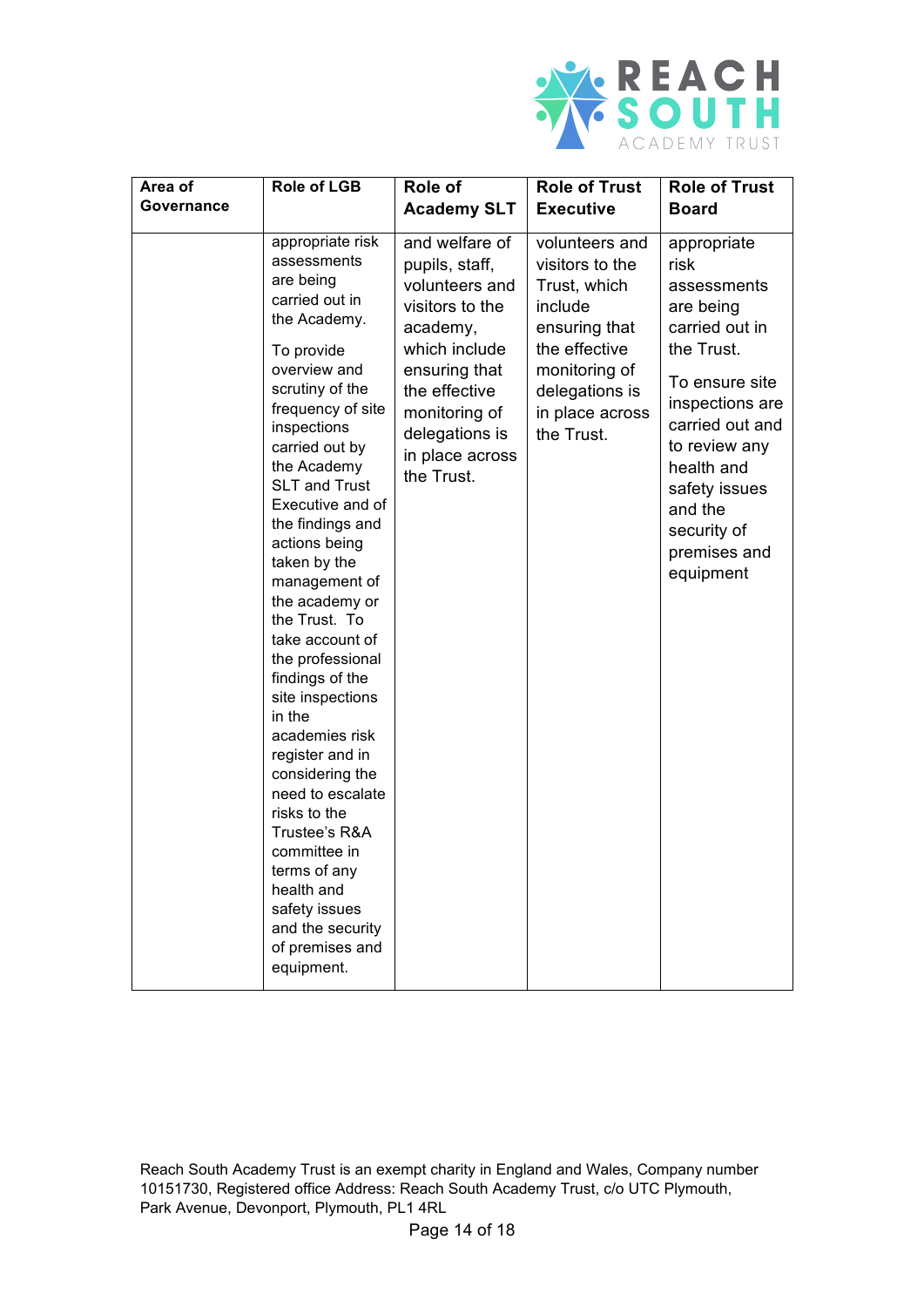

#### **Working with the Trustees and Executive**

The LGB will work closely with the Trust Board and the Executive Team and shall promptly implement any advice or recommendations made by the Regional Board or the Executive Team in respect of standards and performance, particularly where areas of weakness have been identified (either internally within the Trust or by Ofsted).

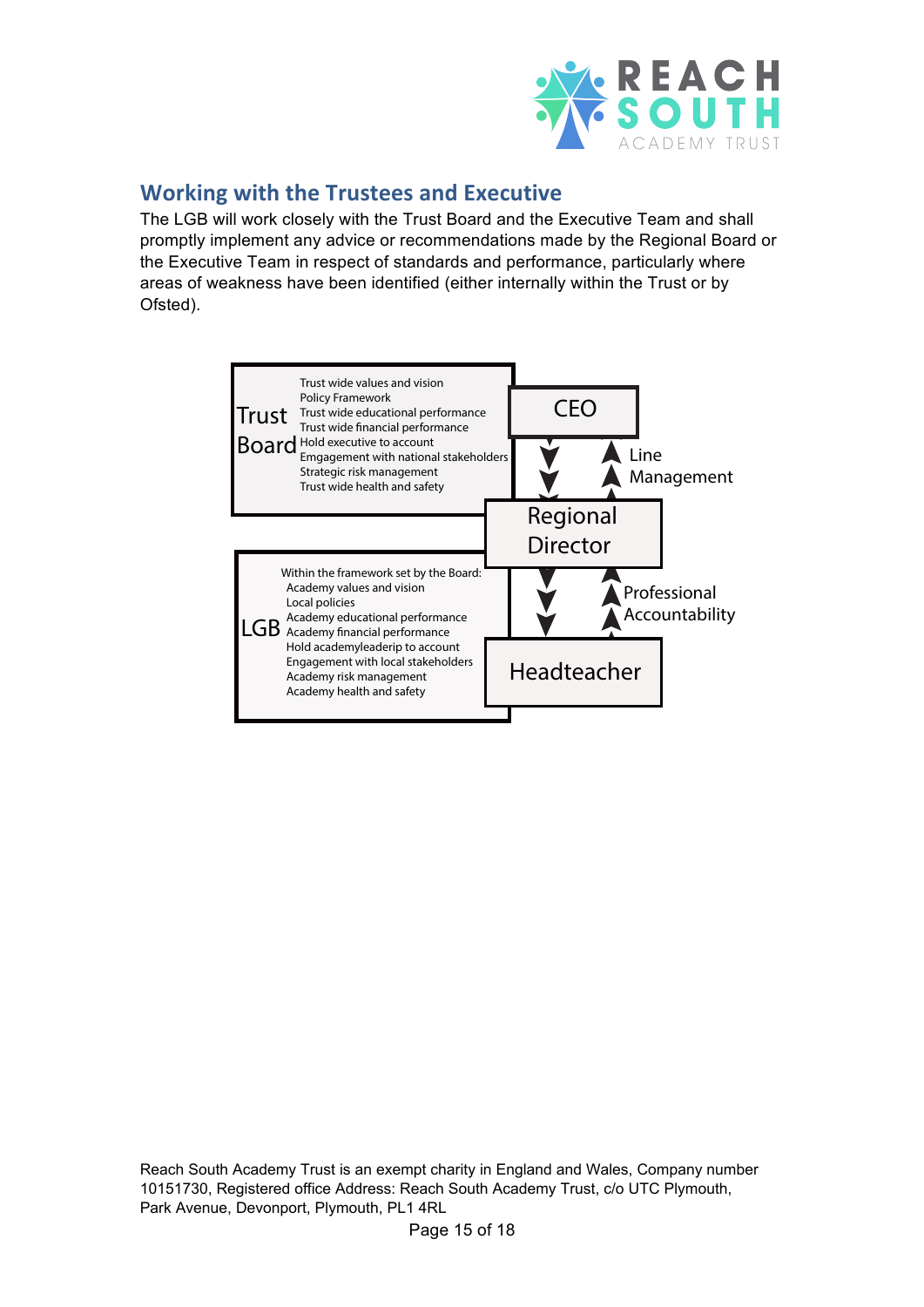

The focus of the LGB is the governance of the academy on behalf of the Trustees. What does it mean though to govern the academy on behalf of the Trustees?



- 1. The LGB and its Chair are not the managers of the academy Principal and SLT.
	- a. The Trust CEO will ensure that the Principal is professionally line managed and performance managed.
	- b. The Principal is the line manager and performance manager of the rest of the SLT.
	- c. The LGB will contribute to the performance management of the Principal by the Executive.
- 2. The LGB are the champions of the Academy and the Principal.
	- a. The LGB will promote the Trust and the academy with the wider community.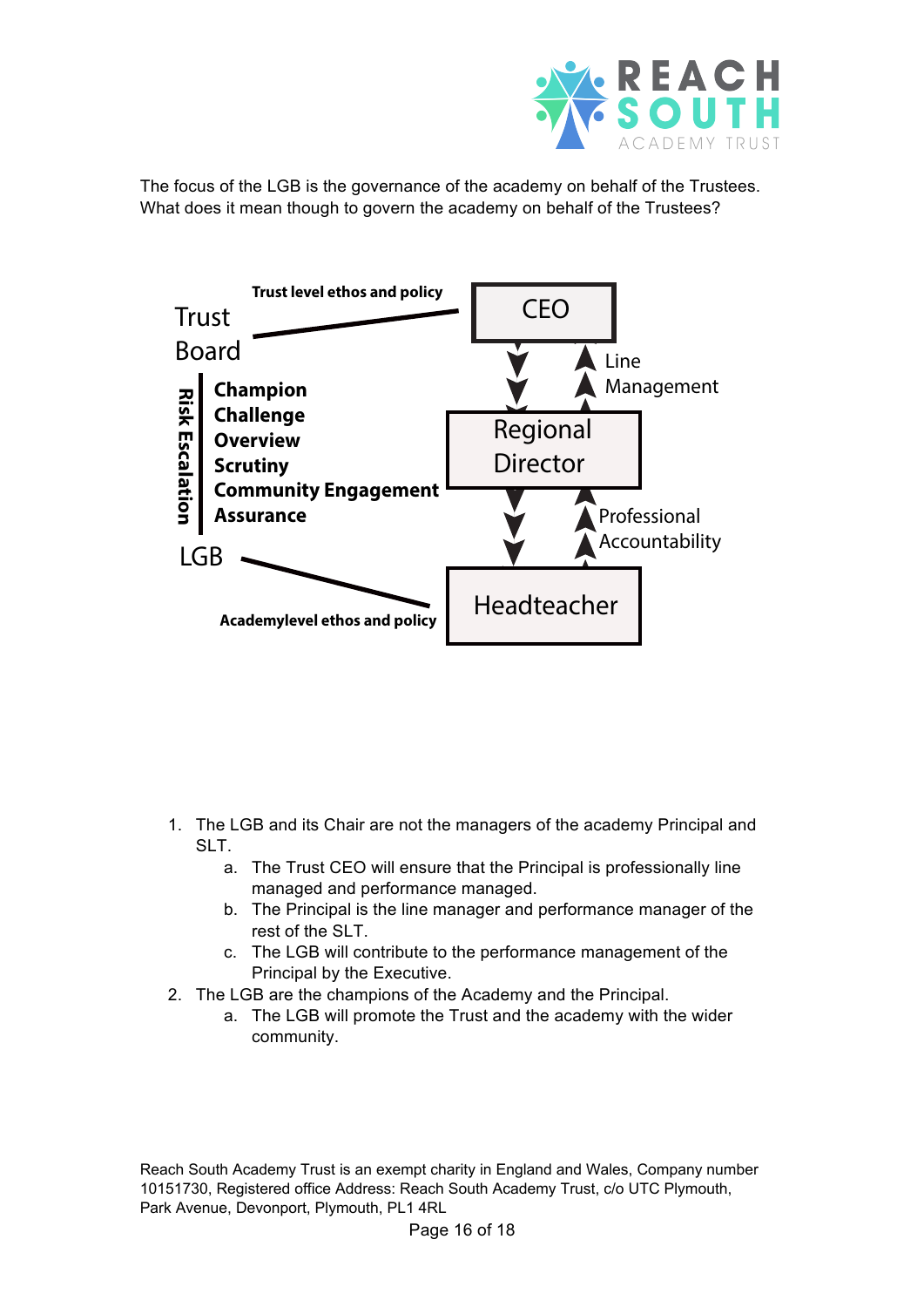

- b. The LGB will identify mechanisms to engage with pupils, parents and the wider community and take feedback from them.
- 3. The LGB seeks reassurance that can confidently champion the Principal and SLT through robust over-view and scrutiny.
	- a. Over-view and scrutiny is through a systemic and focused interrogation of pupil performance data and context so that the LGB is able to challenge the impact of the academy on pupils' outcomes.
	- b. The LGB will expect to be provided by the SLT with all of the necessary data and information that they require to assess the impact on pupils and different groups of pupils (particularly those from disadvantaged backgrounds).
	- c. It is not for the LGB to tell the SLT how to do their job; it is for the LGB to expect the SLT to demonstrate how the way they do their job has the expected positive impact on pupil progress.
- 4. The LGB will scrutinise the proposed financial budget submitted by the Principal to: satisfy them that it both addresses the development priorities of the academy; and is sustainable and cost effective. If satisfied that the proposed budget meets the above criteria they will recommend it to the Board.
- 5. The LGB will monitor the budget to review:
	- a. That financial expenditure and income remains within the limits of the approved budget;
	- b. That use of resources is being prioritised to impact positively on pupil outcomes.
- 6. The LGB will provide over-view and scrutiny of the effective management and deployment of staff.
- 7. The LGB will provide over-view and scrutiny of the health and safety of pupils and adults in the academy.
- 8. The LGB will consider the risks at the academy and hold the SLT to account for the assessment and management of risks. The Chair will liaise directly with the CEO where they have concerns that risks of any type represent a serious concern. The Chair will liaise directly with Trustees where they consider it necessary to escalate an academy risk to Board level.